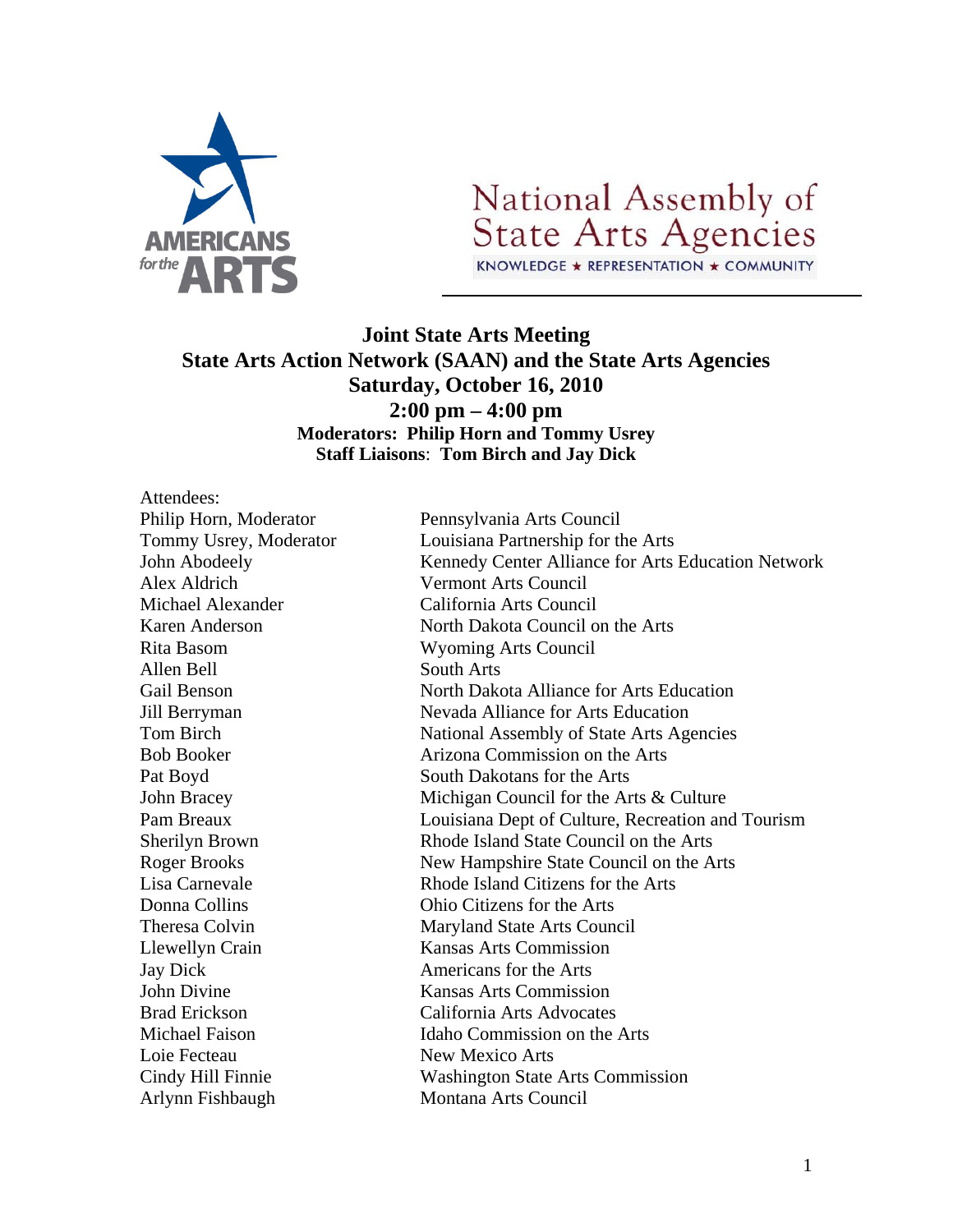Charlotte Fox Alaska State Council on the Arts Gary Gibbs Texas Commission on the Arts Julie Henahan Ohio Arts Council Jenny Hershour Citizens for the Arts in Pennsylvania Tim Jones Nevada Arts Council Anne Katz **Arts** Wisconsin Dana LaFonta Louisiana Division of the Arts Mary Langholz Washington Stare Arts Alliance Mike Latvis **ArtServe Michigan** Bob Lynch Americans for the Arts Jonathan Katz National Assembly of State Arts Agencies Justin Knabb Americans for the Arts Andi Mathis National Endowment for the Arts Jim Bob McMillan Texas Commission on the Arts Lori Meadows Kentucky Arts Council Gail Niebrugge Alaska State Council on the Arts Michael Pangburn South Dakota Arts Council Betty Plumb South Carolina Arts Alliance Trish Poupore Virginians for the Arts Bruce Richardson Wyoming Arts Council Randy Rosenbaum Rhode Island State Council on the Arts Laura Scanlan National Endowment for the Arts Diane Scolaro Vermont Arts Council Susie Surkamer President, NASAA Board of Directors Kris Tucker Washington State Arts Commission Paul Weagraff Delaware Division of the Arts Jan Webb North Dakota Council on the Arts

- 1. Philip and Tommy welcomed the attendees noting how pleased they were to see such a high turnout. They explained that this session is the continuation of a conversation that started in June at the Americans for the Arts' Annual Conference in Baltimore. Given the high level of interest, future joint meetings of the State Arts Agencies and the State Arts Action Network (SAAN) will be scheduled.
- 2. Phil then introduced Jonathan Katz, CEO of NASAA to address the gathering. Jonathan welcomed the group and expressed his thanks to those who were in attendance and to the co-moderators.
- 3. Tommy introduced Bob Lynch, President and CEO of Americans for the arts to address the gathering. Bob also welcomed the group and stated how pleased he was to see such a large number of attendees. He spent a few minutes discussing Americans for the Arts' State Arts Action Network (SAAN) and briefly overviewed Americans for the Arts' financial commitment to state arts advocacy efforts and the resources that is provided to the SAAN.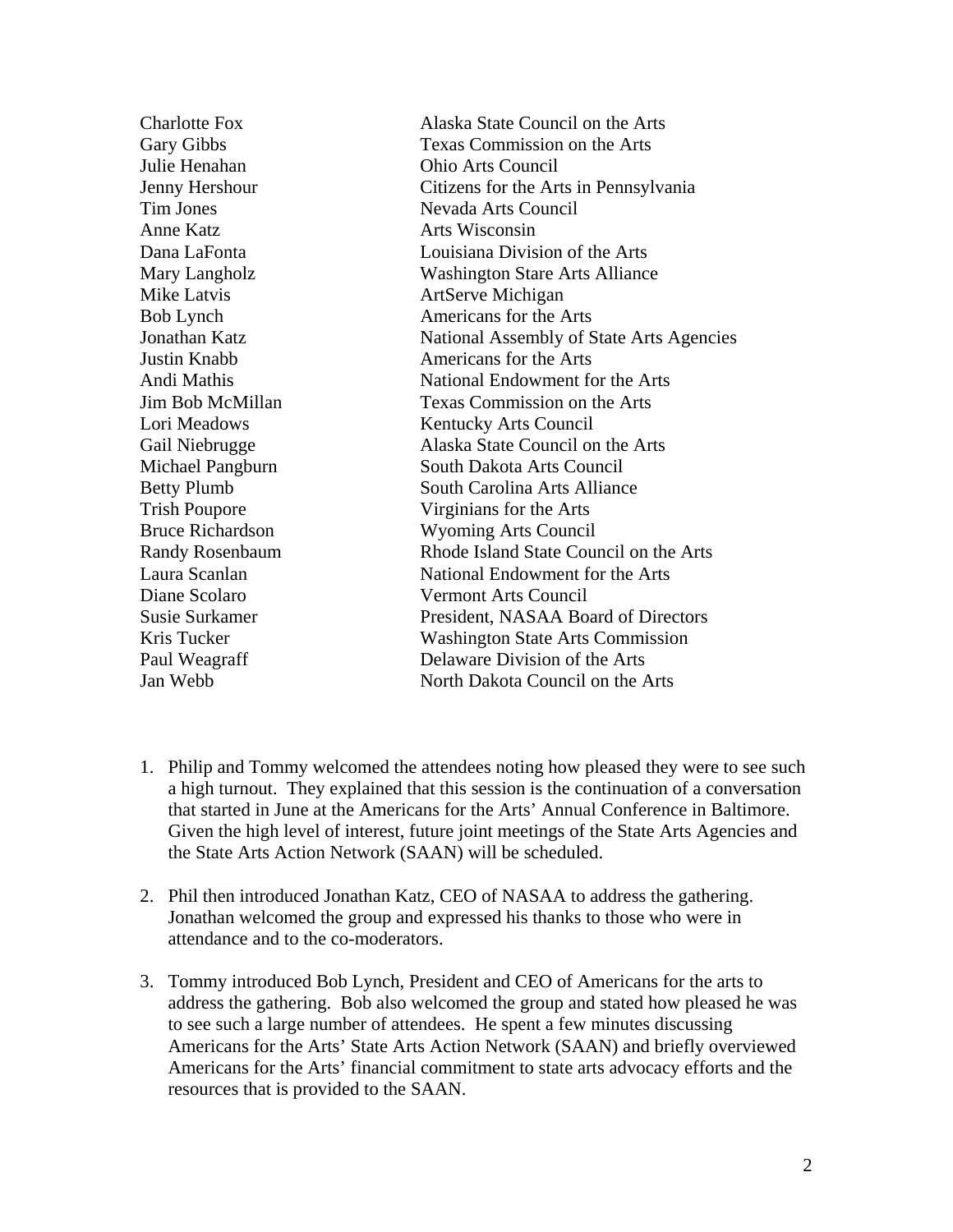4. Phil and Tommy introduced the first discussion topic and asked participants to take 10 minutes, work with those at their table, and come up with a list to share with the larger group.

Discussion Topic #1: What are the trends and political environment in your states and are they having an impact on public arts funding and your advocacy?

## Responses:

- Understanding that this is not just at the state level all sectors. Address all the trends.
- Creative ideas for revenue development
- Tax policy changing
- Outside influence, especially money for campaigns from out of state.
- Demographic trends erosion of tax base
- Polarized politicians
- Leadership fatigue (among political leadership too)
- Anti-tax sentiment.
- Stalemate
- Turnover and term .limits. Need to educate new policy makers
- Staff anxiety about positions being eliminated
- More ultra-right anti government sentiment
- Broke, crazy and advocacy fatigue
- A generation without arts education
- Media not doing its job both print and electronic.
- Challenging economic deficit in some states and good economy in other states
- Politics are leaning conservative and libertarian
- High homeless rate. Social services being stressed
- Immigration hot button building more conservative effort
- Money
- Surplus but where are the arts/ Tax cuts (instead)
- Philanthropy moving money from the arts to social services
- Legislators shocked at what they cut. Cut K-12 We did what?
- Never been a better time to advocate, we need creativity, entrepreneurship
- We have the message and the tools.
- There is more involvement in the arts but not at the big box events
- Social media enable us to reach more advocates
- Traditional/folk/crafts people have shared values with libertarians.. This is an opportunity
- Arts are good job good education good communities
- We are together here today
- Tax exemption rising faster than tax revenue
- Redistricting and census data.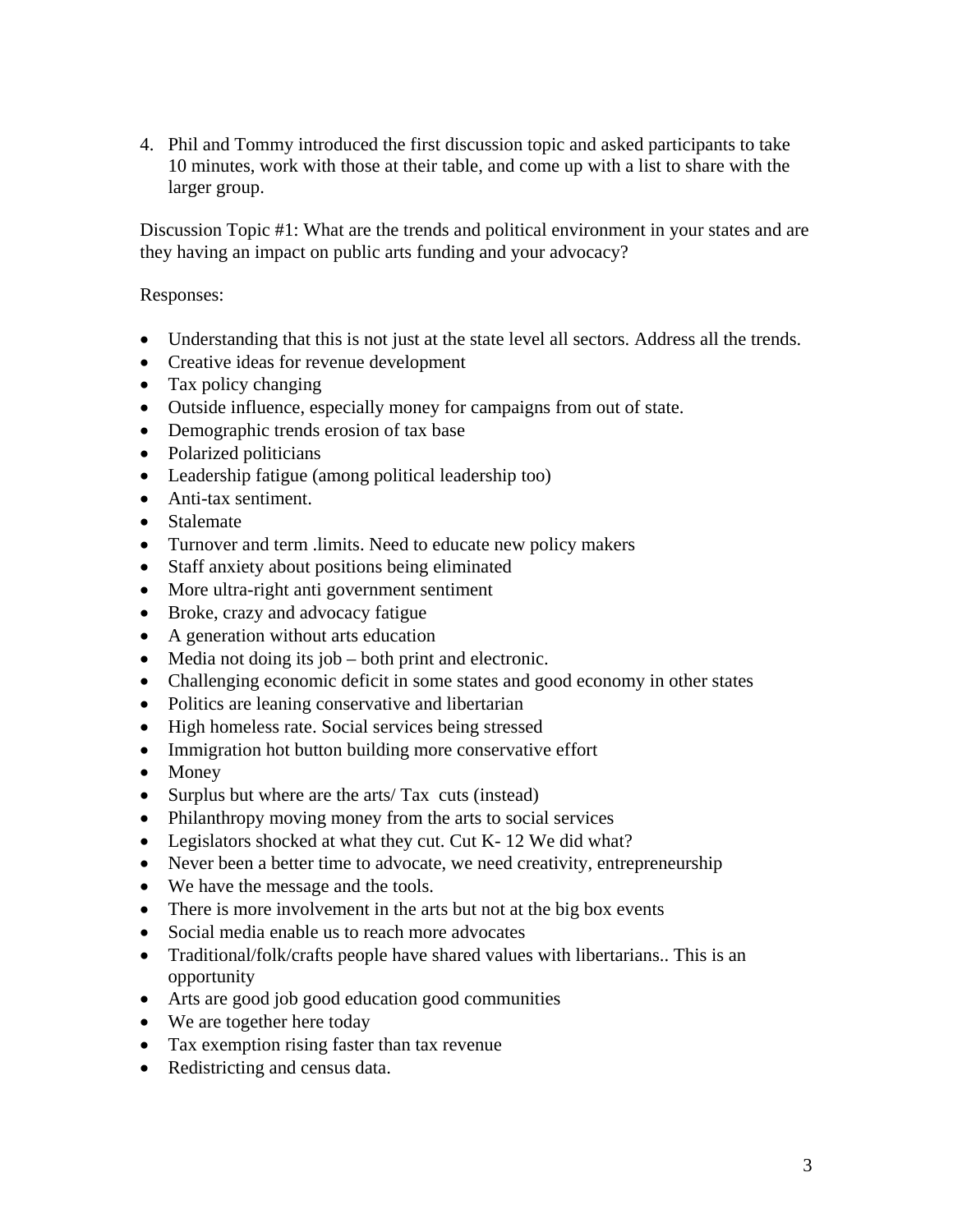5. Phil and Tommy introduced the second discussion topic and asked participants to take 10 minutes, work with those at their table, and come up with a list to share with the larger group.

Discussion Topic #2: Given these trends and issues, what have you been able to accomplish during the past year to promote arts advocacy and further your issues? What works well; what hasn't worked so well? What are the insights about the relationship between the SAA and Advocacy organization based on these successes and shortcomings? What are you planning to do going forward and what are your goals for 2011?

## Responses:

- Advocacy efforts have been low key. Personal visits and professional relationships with legislators
- Started a new advocacy group
- Strong board of SAA doing advocacy
- State arts caucus working with tourism. They provided food and beverages for meetings. Hosting
- Allies in the press
- CapWiz (online legislative action center)
- Lobby legislative staff
- State parks partnership
- Greater camaraderie between SAA and SAAN's Staff at SAA from the SAAN field
- Money for PR
- Face to face with each legislator
- Remind them that arts jobs are jobs and keep repeating it.
- Mobilize grantees how they spend their grant money. What is the public value?
- Status quo is a win.
- Crisis increased advocacy
- Change in leg members
- SAA board is the advocacy group, Adv Group created \$50k Trust
- SAA ED and SAAN ED relationship is key.
- Support initiatives of Gov and First Lady
- Took the lead on zero based funding in state government
- AFTA Political action committee. \$100,000 for leg campaigns. Get a personal call. Illusion of clout is a good thing.
- Mayor and local government officials as advocates
- Arts caucuses
- Other sectors with lobbyists to carry our message for us.
- Sharing info between SAA and SAAN
- Went viral
- Work with other agencies of state government
- Information technology for informed electorate
- Plan to harness new voices for advocacy. Need new voices.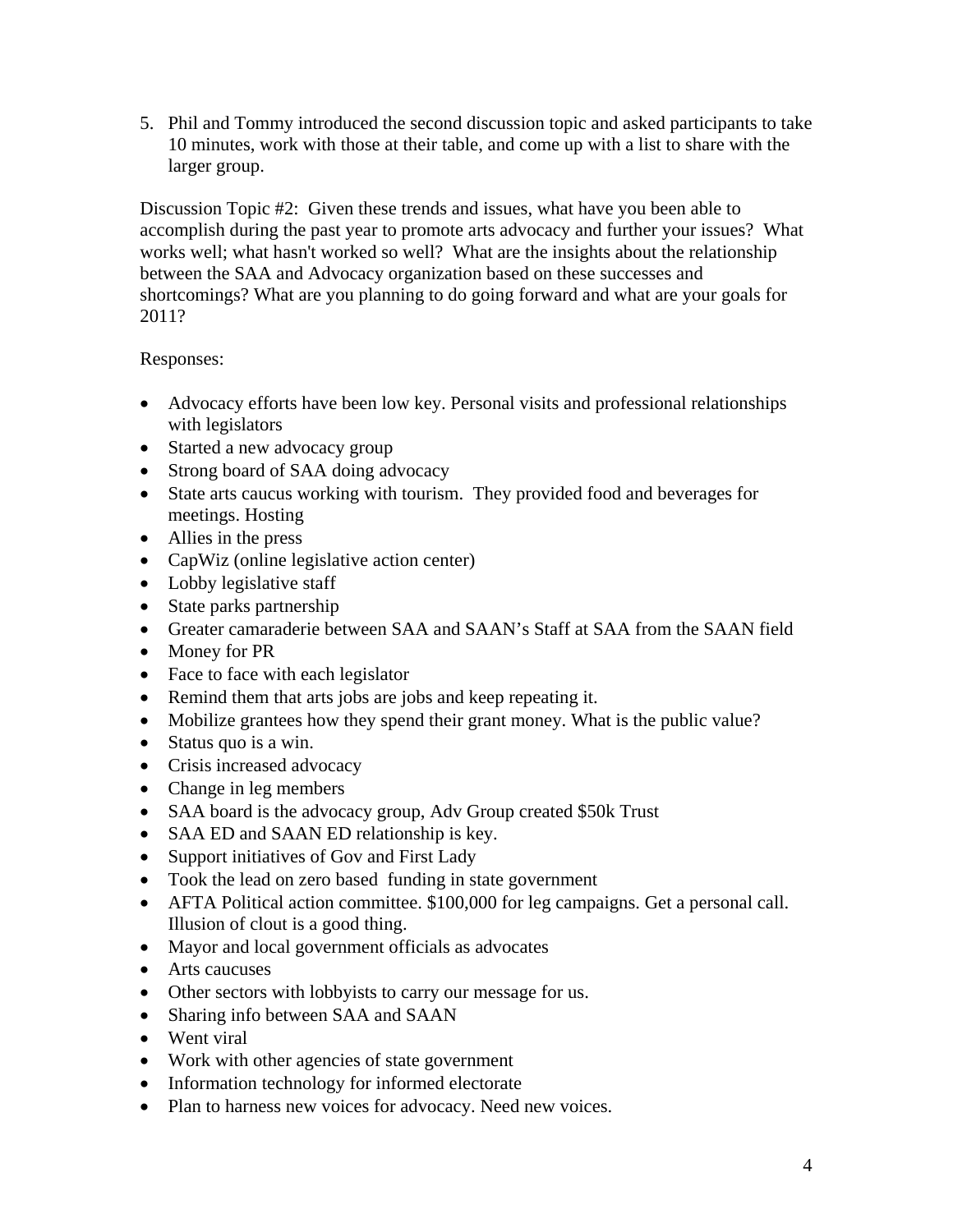- Gen X and Gen y and the arts. Plus those who use the arts throughout their lives
- Nov 3 start contacting freshmen legislators
- New legislators from urban area are more knowledgeable and sympathetic
- License plate campaign to raise money
- Bridge gaps that divided the arts community
- Arts on public policy radar
- Joint Committee on the Arts. Case-making forums.
- Strong urban advocacy groups.
- Full time staff at SAAN able to communicate with advocates
- Big tent coalition with environmental and outdoor advocates. MN
- Biennial legislature. Not focus on them while in session. Focus on them when out of session at their home. Too hard to build relationships during the session.
- Arts off the table for discussion with legislators. Talk about citizenship. Who they identify as a leading citizens. Understand their values then connect these to the arts.
- Politicians don't want to respond to questionnaires. They don't want to go on the record.
- Got a 50% return on questionnaire to legislators. Why do you want to serve as a legislator?
- Initiation arts events to legislators.
- Question about the arts and their econ impact. Policy briefings for legislators
- Tracking the vote. What did they say to you? Need to capture that.
- Editorial and letters to the editor.
- Good friends with Gov and FL staff.
- Senators and members of Congress calling back home to support the arts.
- Grantees must show proof that they thanked legislators
- Using celebrities. Like John Goodman in LA
- CA using celebrities for selling license plate.
- Using former officials to go with us to visit legislators
- Stopping by the press room at the Capitol
- One page stories and facts about the arts in their district Stats and stories.
- Legislators handing out the checks. Grantees telling their stories.
- Recruit arts supporters to run for office, especially school board.
- 6. Phil and Tommy introduced the third discussion topic and asked participants to take 10 minutes, work with those at their table, and come up with a list to share with the larger group.

Discussion Topic #3: How can we, as colleagues, with AFTA and NASAA, assist each other in achieving our goals for next year?

Responses: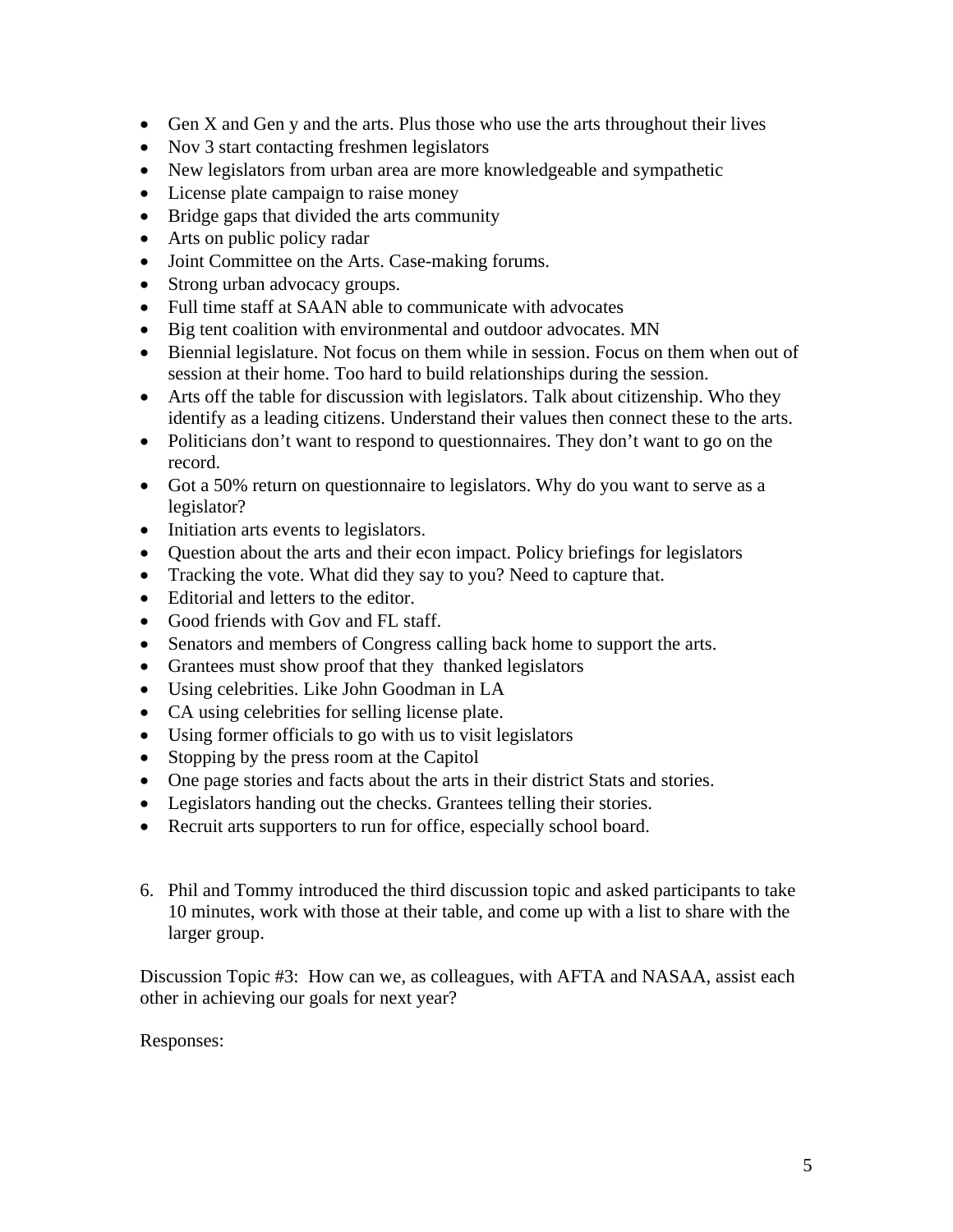- Online tool to tack leg contacts and results
- Partnerships collaborations and communication. More work with National Governors Association (NGA), National Conference of State Legislatures (NCSL), and the National Lt. Governors Association (NLGA). Speak to Gov's about arts
- Advocacy training. Leadership, speaking skills, for grass tops and grassroots.
- Full constituency needs to know they are citizens and they need to act like it and contact their legislators
- Annual joint conference of NASAA and AFTA
- After the election list of new legislators and get to them before the session starts.
- Multi-state regional meetings of SAA's and SAAN's
- More opportunities like today
- Shared events with SAA and SAAN's Board of SAA and SAAN together.
- State arts conference with advocacy group. Third day is for advocacy
- Enable participation in national meetings.
- Positive influence. Get our colleagues here.
- SAAN with SAA in state arts planning. SAAN at the table when SAA is planning the budget. LA
- Collaborate one week after the election. Joint arts plan.
- Need frank conversation about what we can do and what we can't. And do what can be done.
- Sometimes SAA can't say anything and that is frustrating for the SAAN
- Inside and outside message and messengers
- Conduits for people of influence to meet each other and reinforce each other. Board members of arts organizations.
- Advocacy is not just asking for money. Does not start with asking for money. Need to let them know who we are before we ask for money.
- Meet with them in their district not in the capital when in session
- Publicity and friend making. Awards for legislators and citizens. Increase visibility of arts.
- What about awards from advocacy organization
- 1,000 people at the luncheon. Raises money for the organization.
- 7. Phil then asked Jay Dick and Tom Birch to offer their thoughts on the list of responses from the third discussion.

Jay responded by emphasizing the earlier comments from Bob Lynch on the importance of the SAAN and American for the Arts' commitment to it. He also stated how important it is for the various states to continue the dialogue that was begun today to better adapt, respond and defeat future threats upon funding for the arts. He overviewed his work with the various associations of elected officials from the local to the state level and how AFTA has a working relationship with each of them.

Tom overviewed the work that NASAA is doing on state level advocacy efforts, such as technical assistance to SAAs and advocacy groups in developing joint strategies. He